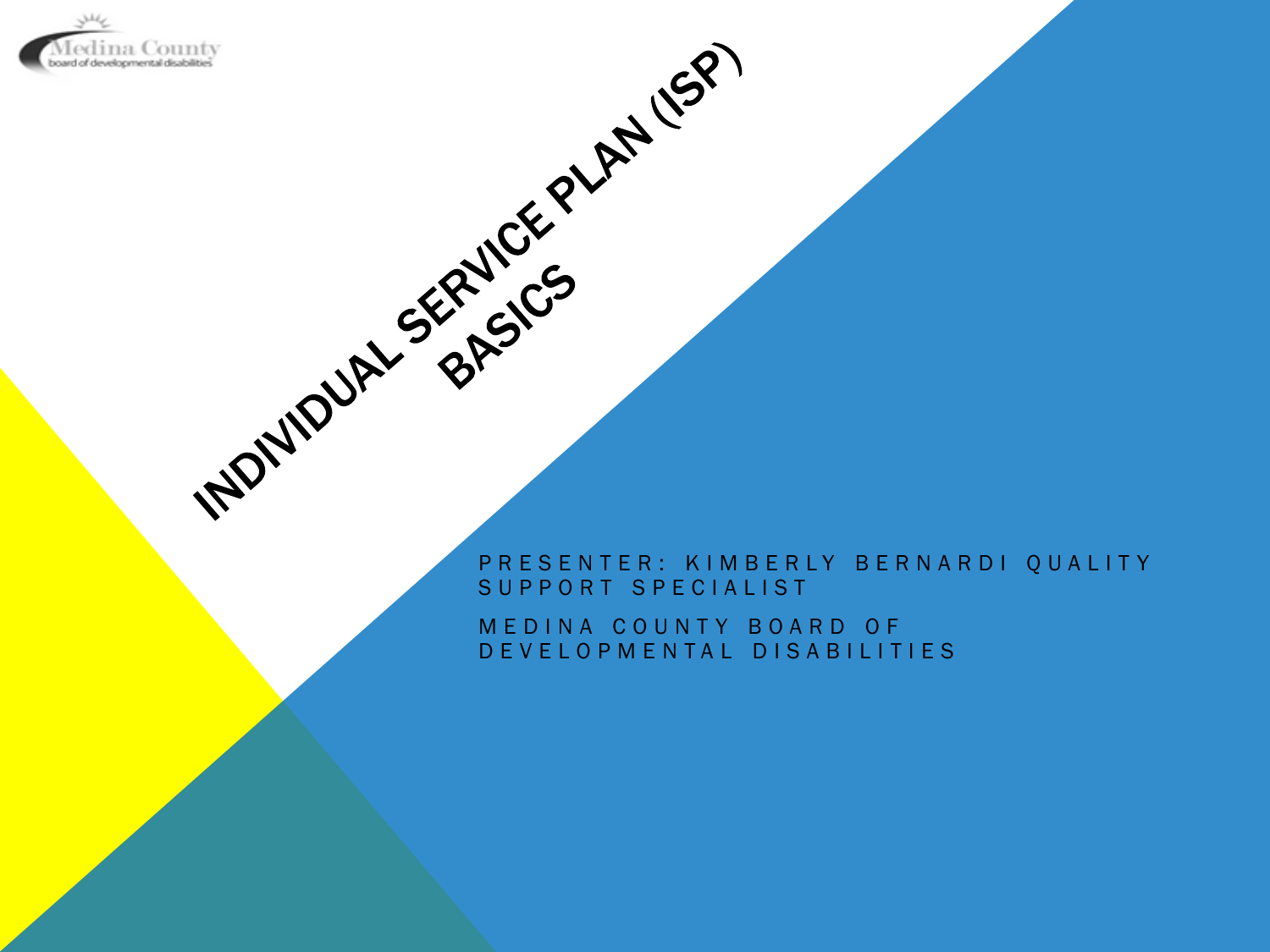

# ISP PROCESS TIMELINES

SSA's start the process 120 days out from the annual span date

Meeting scheduled 90 days before the start of the new span year

ISP's need to be to the SSA Supervisors 60 days prior to the start of the new span year.

Plan to fiscal 30 days prior to start and 15 days to the team prior to start per SSA rule.

ISP revisions; the start date of the revision should be at least 30 days from the revision meeting.

Purpose section: States the purpose of the meeting Outcome: Utilization review, no changes to fiscal etc.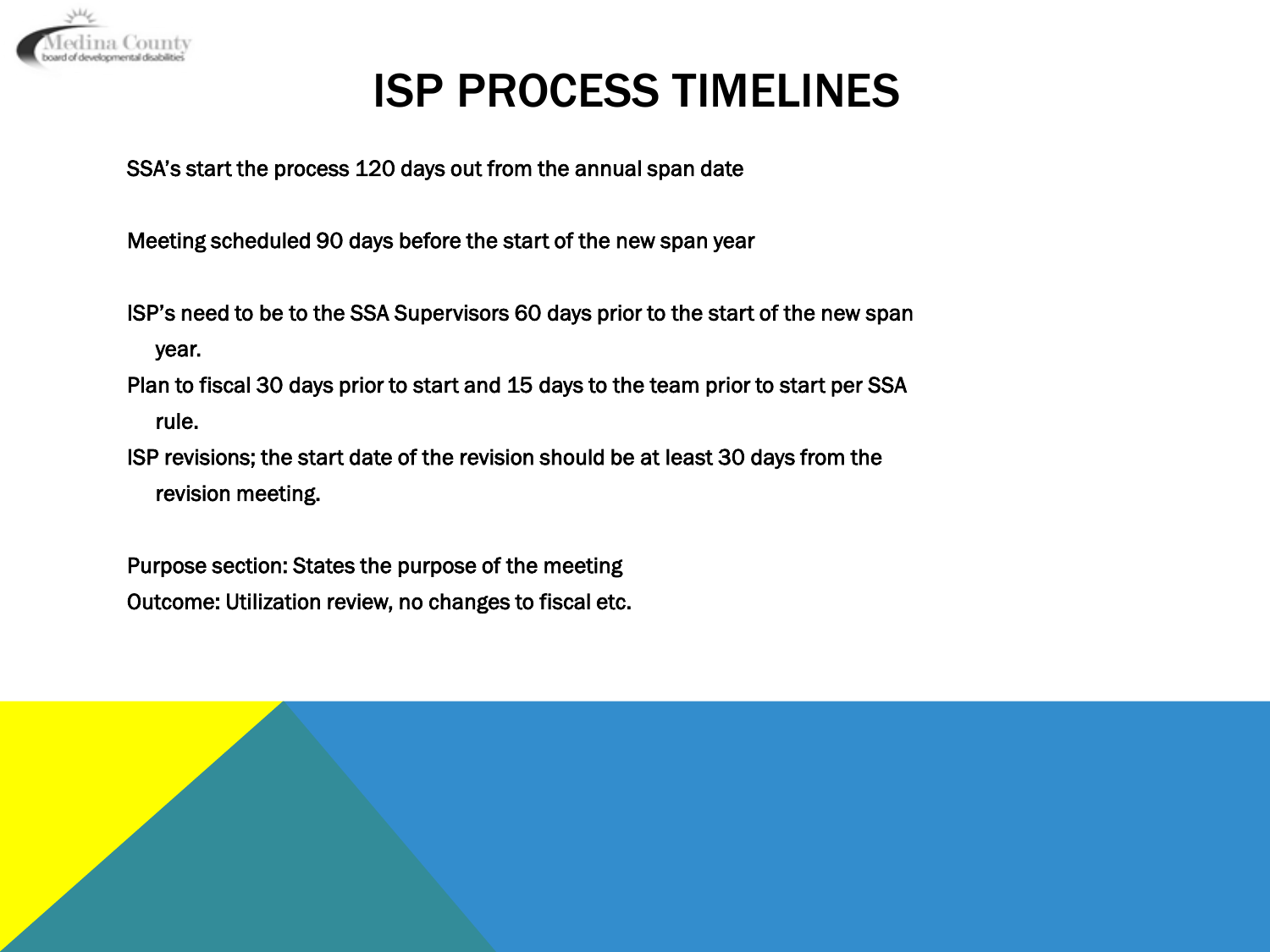

## SERVICE SUMMARY LINE ITEMS

- Complete service summary page to include all supports regardless of funding source (natural supports, providers, private pay, etc.).
- Title XX language if applicable
- Services line item: Whoever is providing the supports (natural supports or provider) complete a summary line item detailing what type of supports are provided.
- Medicaid State Plan services

#### Include in summary line item section with typical service schedule for Medicaid State Plan services.

#### Use SP as State Plan funding source. Must have nursing agency plan of care in file.

- As applicable ensure all redeterminations and revisions clearly delineate an individual's level of support in all service settings (work, home, community).
- If the individual has alone time clearly detail how long they can be alone and in what environment (i.e. Steve can be safely left alone in his home without paid or natural supports for up to 3 hours at a time. He cannot access the community independently due to potential risk of harm related to unsafe social behavior.)
- Complete Support Outcomes based off the Risk Assessment, Self Medication Assessment and any Behavior Supports in the correct environment section of the ISP.
- Complete Achievement Outcome: should be employment related or community inclusion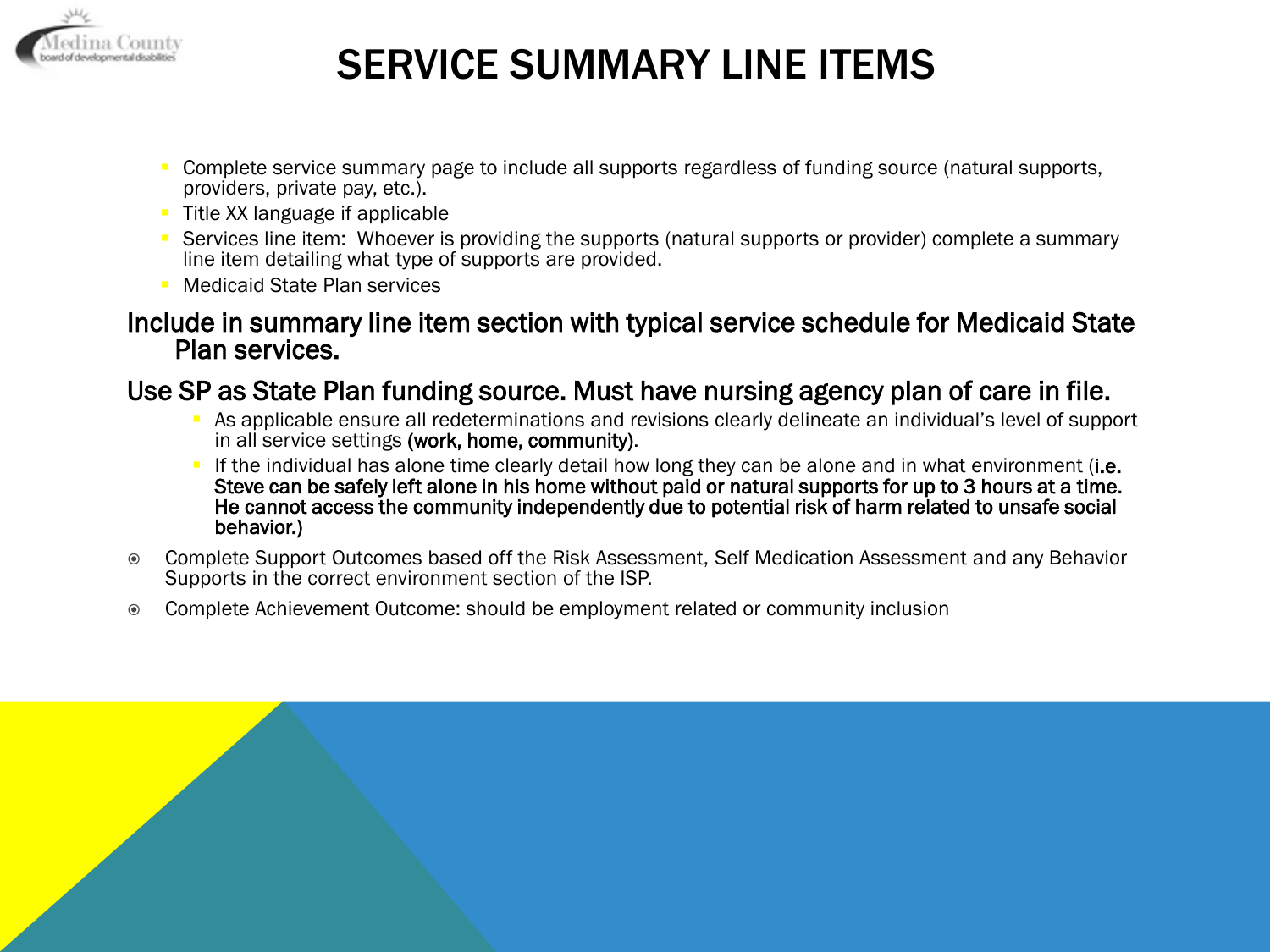

## SELF DETERMINATION

- **Individual's choices**
- Opportunities- make choices affecting one's life and who assists with making decisions?
- Personal Control- guardianship: name of and type of guardianship, any successor guardian, if it's appropriate or not.
- Responsibility- who ensures rights are upheld and that the individual understands his/her rights.
- Self Advocacy- give information and opportunities.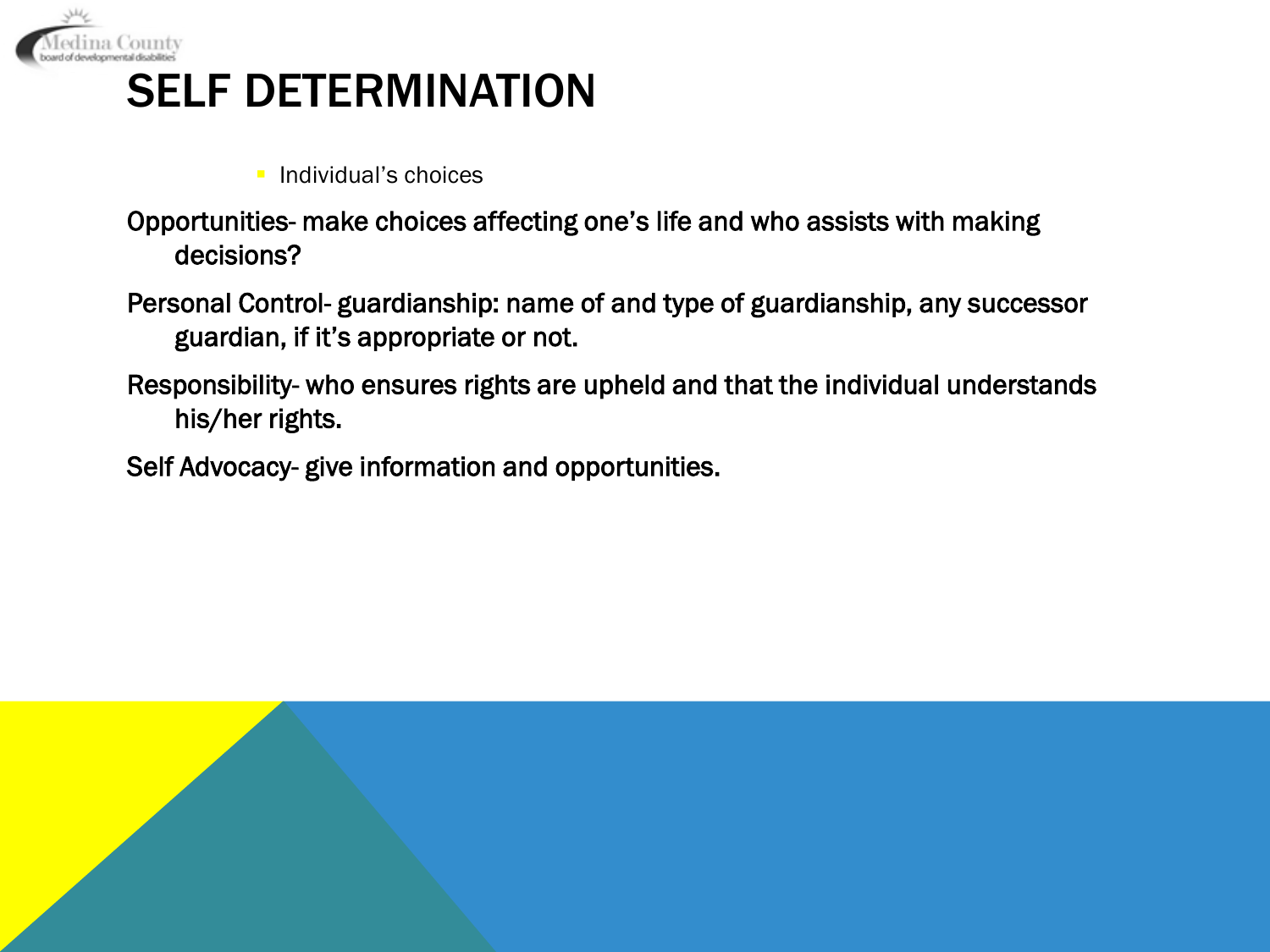

## PHYSICAL WELL BEING

Level of support to attend medical appointments. Who handles the appointments etc.

Any specific outcomes needed to address pertinent diagnoses (diet orders, life threatening allergies, seizure activity etc.).

Administering medications- level of support and who is administering.

Any restrictive measures or positive supports

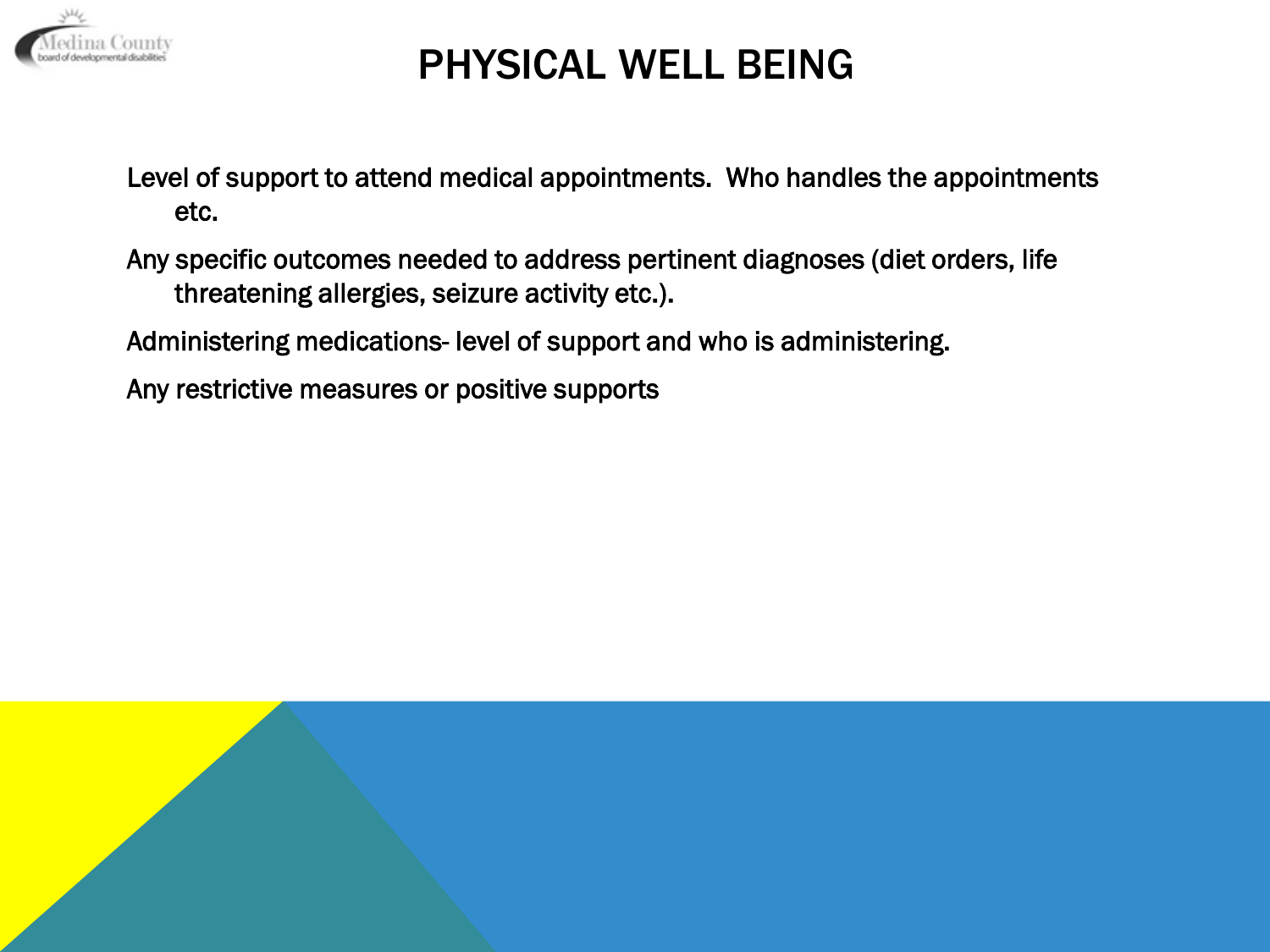

# MATERIAL WELL BEING

Employment- discuss where an individual works and the supports needed. Path to employment language. Their level of supervision. Supports needed if the typical day is disrupted and an Achievement outcome for the path to employment or community integration.

Money- Who handles the money, do they have a stable source of income (is it earned and/or unearned) what other benefits they may have (insurance, stable account, burial etc.). Who handles benefit maintenance? How much money can one handle on their own. Any level of assistance needed to access their money and use a debit card.

Clearly list the responsibilities of the paid provider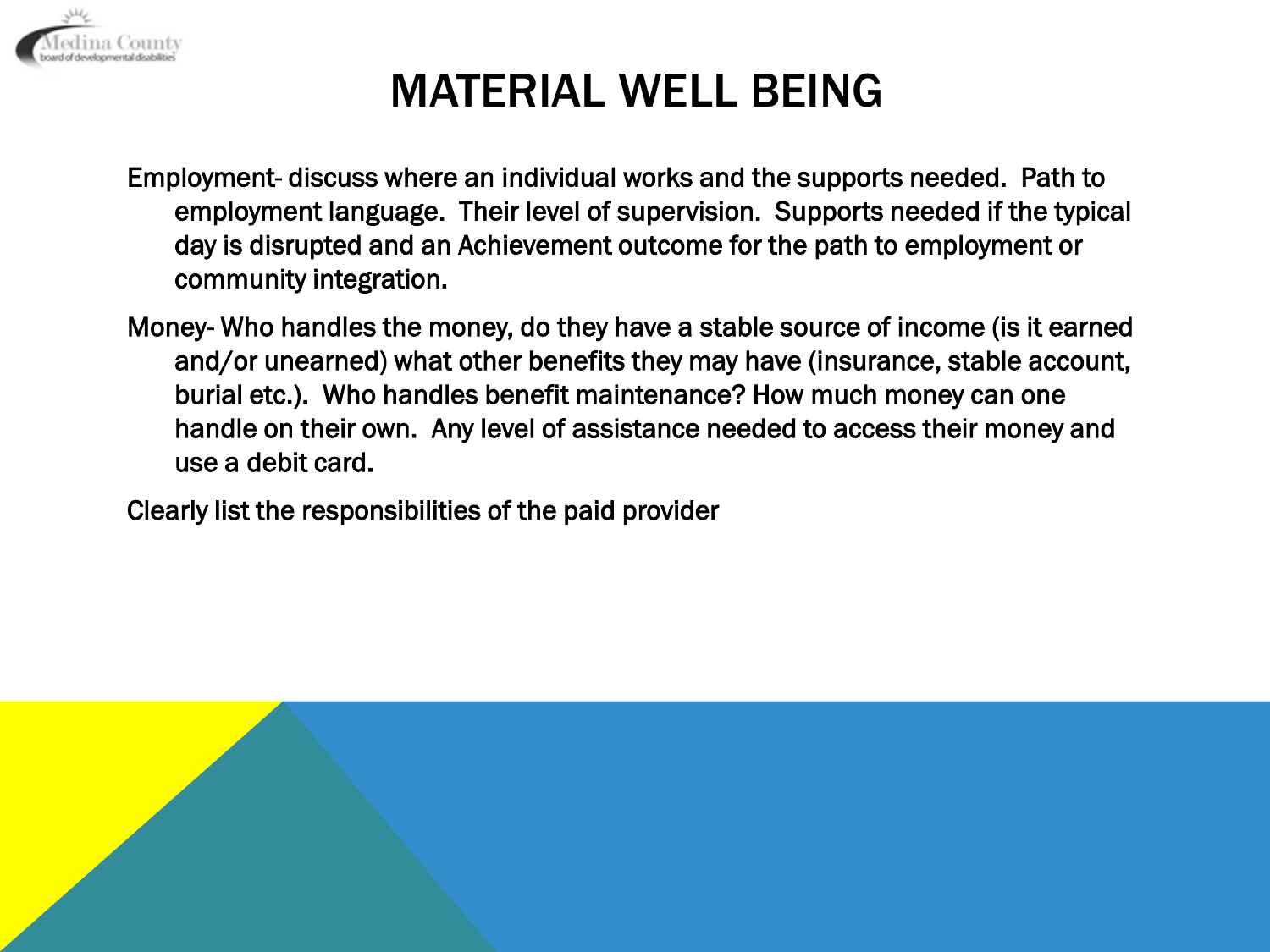

# MATERIAL WELL BEING CONTINUED

Housing- Who does the person live with, what is the level of supervision/alone time, what supports does the individual need (make meals, need the bath water turned on, dressing etc.), provider back up plan, plans in the event of a residential emergency and any future living plans.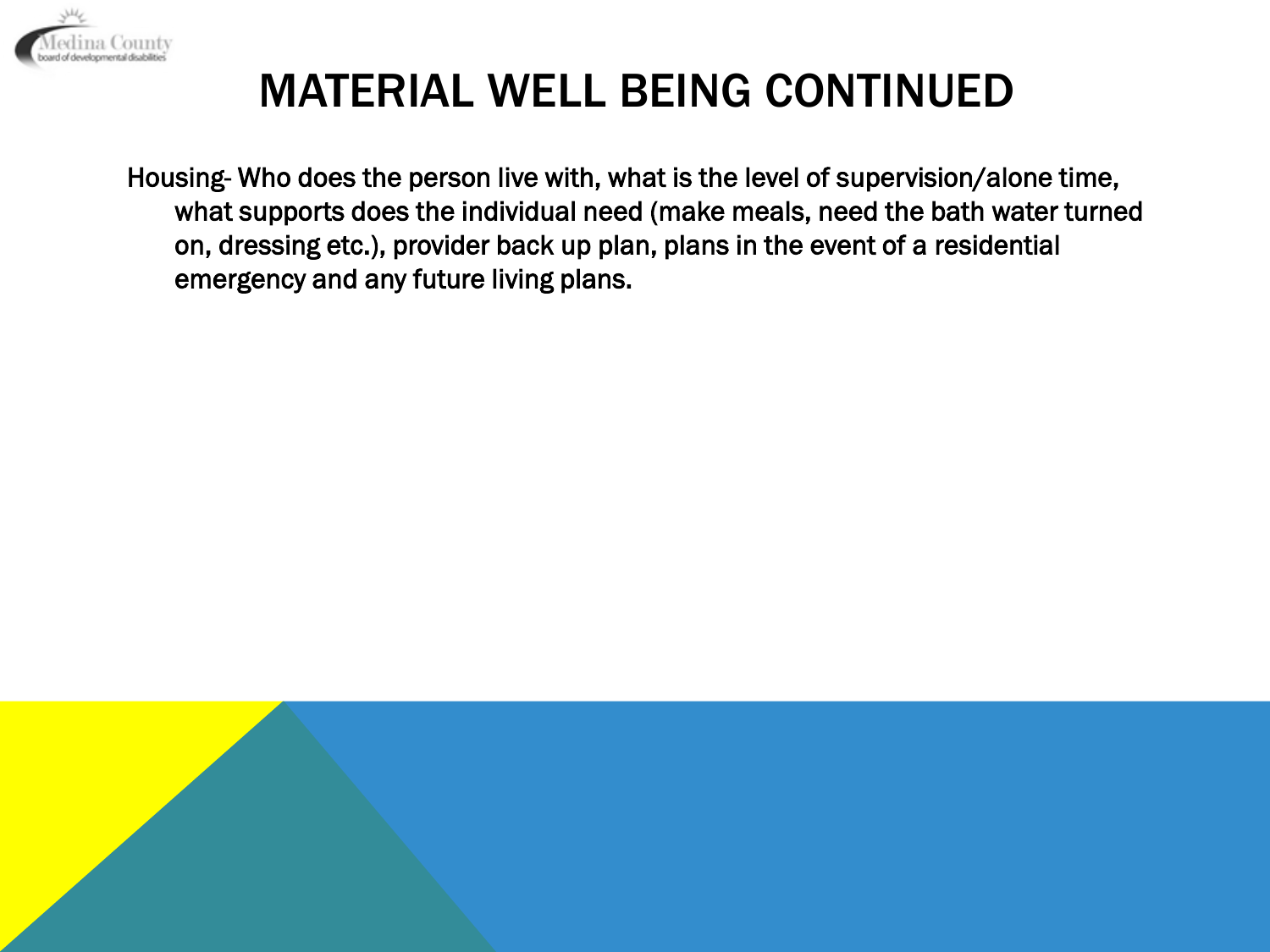

### SOCIAL INCLUSION

What activities does the individual enjoy, supports and level of supervision needed to attend community activities, does the individual have the opportunity to participate in community activities, supports needed to vote and any religious traditions.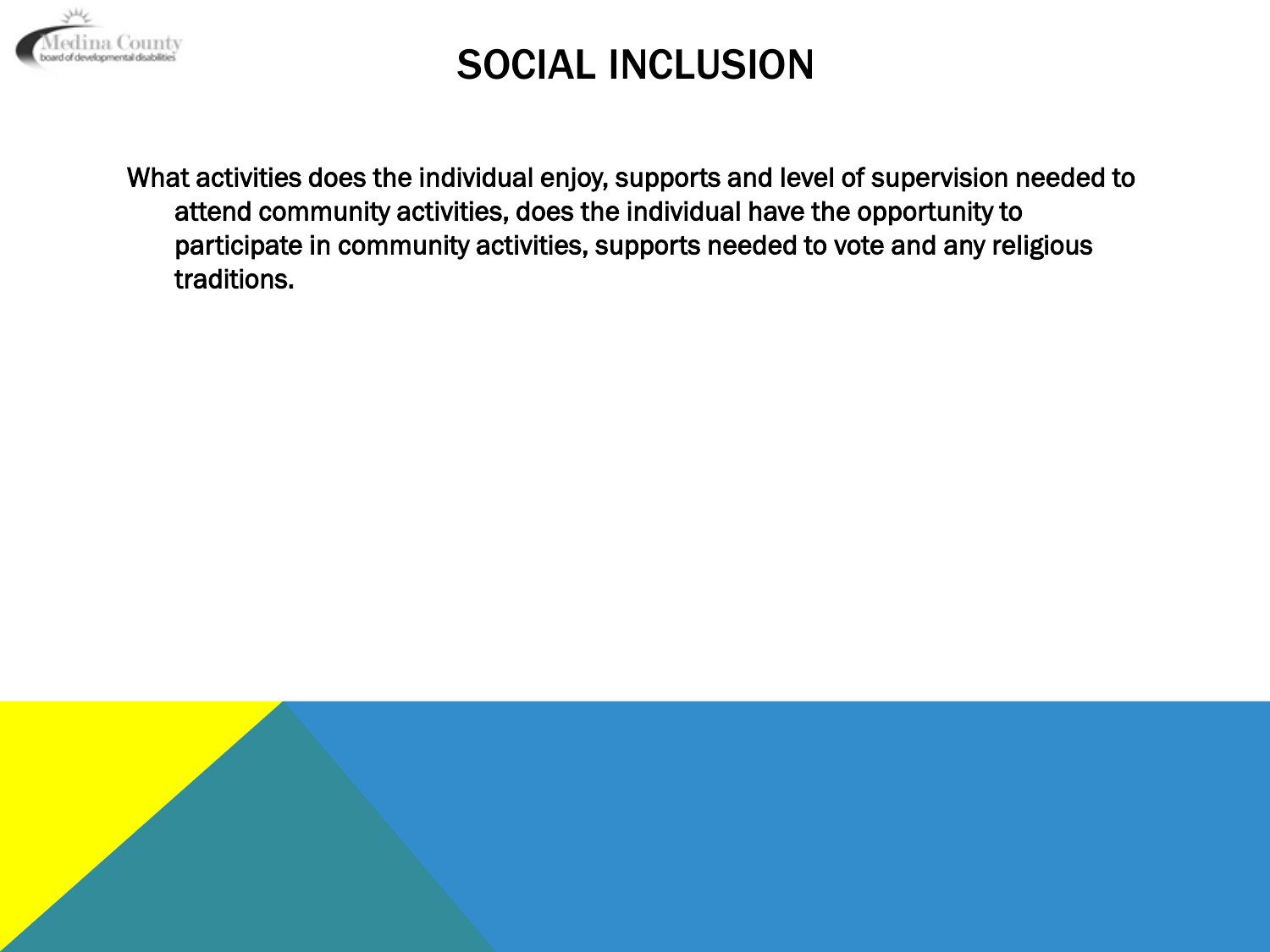

## MEETING MINUTES

#### Meeting minutes for redetermination:

- Indicate type of meeting, attendees present and absent (full names, what agency and title), and date and location of meeting.
- Positive remarks/individual strengths.
- Assessment review (ODDP, Risk and Safety, Self Med, Acuity, LOC). (if individual has a prior authorization add language in the minutes)
- What is and is not working for the individual/team
- **What is important to and important for the individual**
- **Summarize how supports and achievement outcomes were identified and integrated into the plan.**
- **Summarize free choice of provider process with any change in provider if applicable.**
- **Outline continuous review schedule.**

#### Meeting minutes for revision

- Indicate meeting date, reason for meeting, attendees, and meeting location.
- Summarize content of meeting and how team developed any new supports or outcomes.
- If change in provider summarize free choice of provider process.
- Indicate a service start date for any new service or provider.
- **Leave previous meeting minutes in plan as point of reference.**